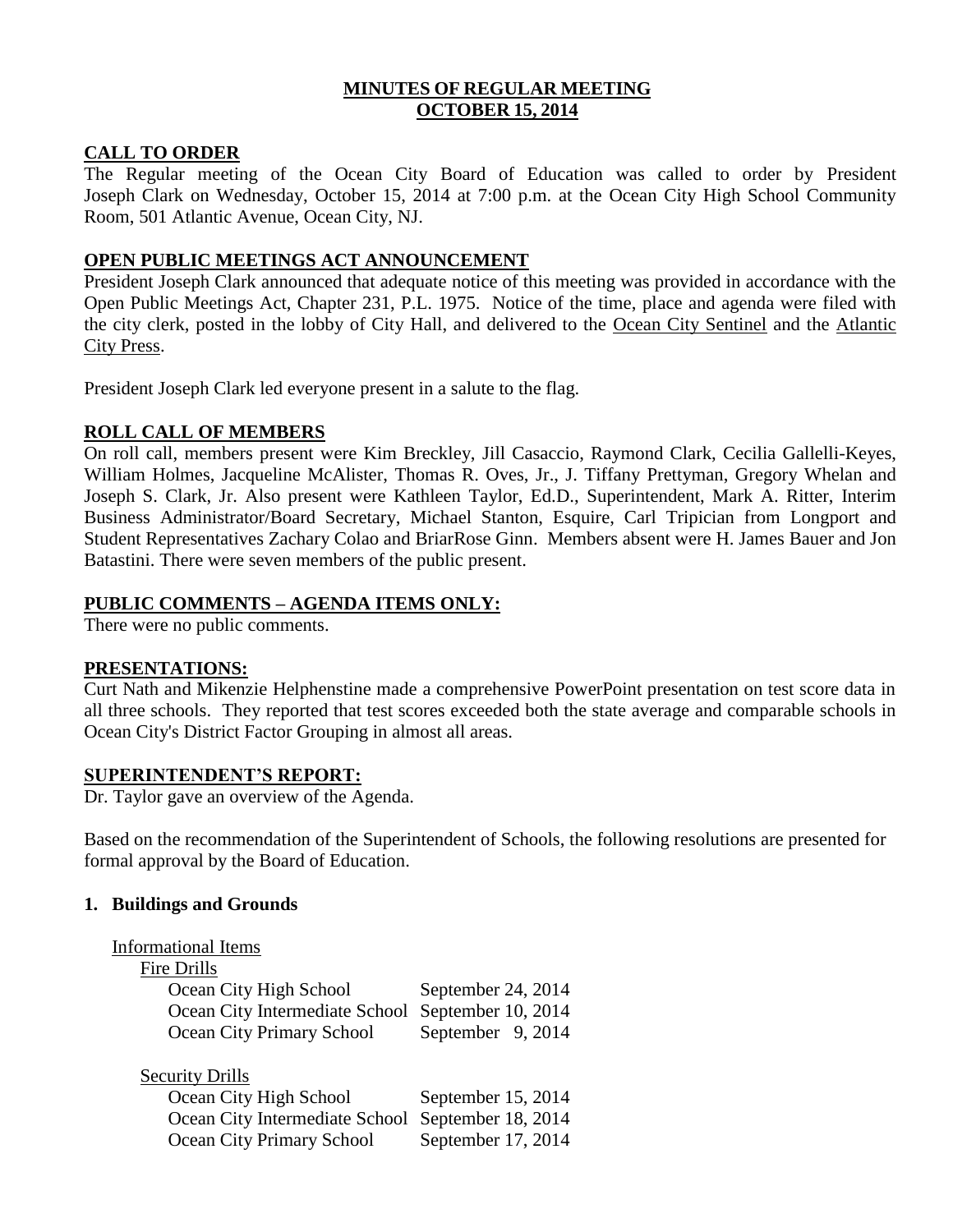School Bus Emergency Evacuation Drills (Attachment) Ocean City High School October 7, 2014 Ocean City Intermediate School October 1, 2014 Ocean City Primary School October 1, 2014

 Buildings and Grounds Committee Report – Mr. Oves, Chairperson Mr. Oves gave a report of the committee meeting.

*Motion by Mr. Raymond Clark, seconded by Mrs. Casaccio and carried unanimously, the Board of Education approved the following Superintendent's recommendations by "roll call vote." Members absent were Mr. Batastini and Mr. Bauer.*

# **2. Curriculum and Instruction**

A. Out of District Placements

The Board approves the following out-of-district placements for the 2014-15 school year:

| Number       | School     | Tuition  |
|--------------|------------|----------|
| of Students  | District   | Cost     |
|              | OC         | \$16,700 |
|              | I IT       | \$51,750 |
| $1+1:1$ aide | <b>IIT</b> | \$70,228 |
|              |            |          |

- B. High School Field Trip Request The Board approves the attached High School Field Trip list.
- C. G.A.T.E. Program Handbook The Board adopts the School District's Gifted and Talented Education – G.A.T.E. Program Handbook.
- Curriculum and Student Affairs Committee Report Mrs. Prettyman, Chairperson Mrs. Prettyman gave a report of the committee meeting.

# **3. Finance**

- A. Bill List (Attachment #3.A) The Board approves payment of bills for October 2014 in the amount of \$2,160,748.55.
- B. Travel & Expense Reimbursement (Attachment #3.B) The Board approves the October 2014 list of Board of Education Members and School District Staff travel and related expense reimbursements.
- C. Comprehensive Maintenance Plan and Form M-1 (Attachment #3.C) The Board approves the 2014-15 Comprehensive Maintenance Plan and the annual Maintenance Budget Amount Worksheet (Form M-1) and authorizes the School Business Administrator to file the plan and worksheet with the County Office per N.J.A.C. 6A:26A.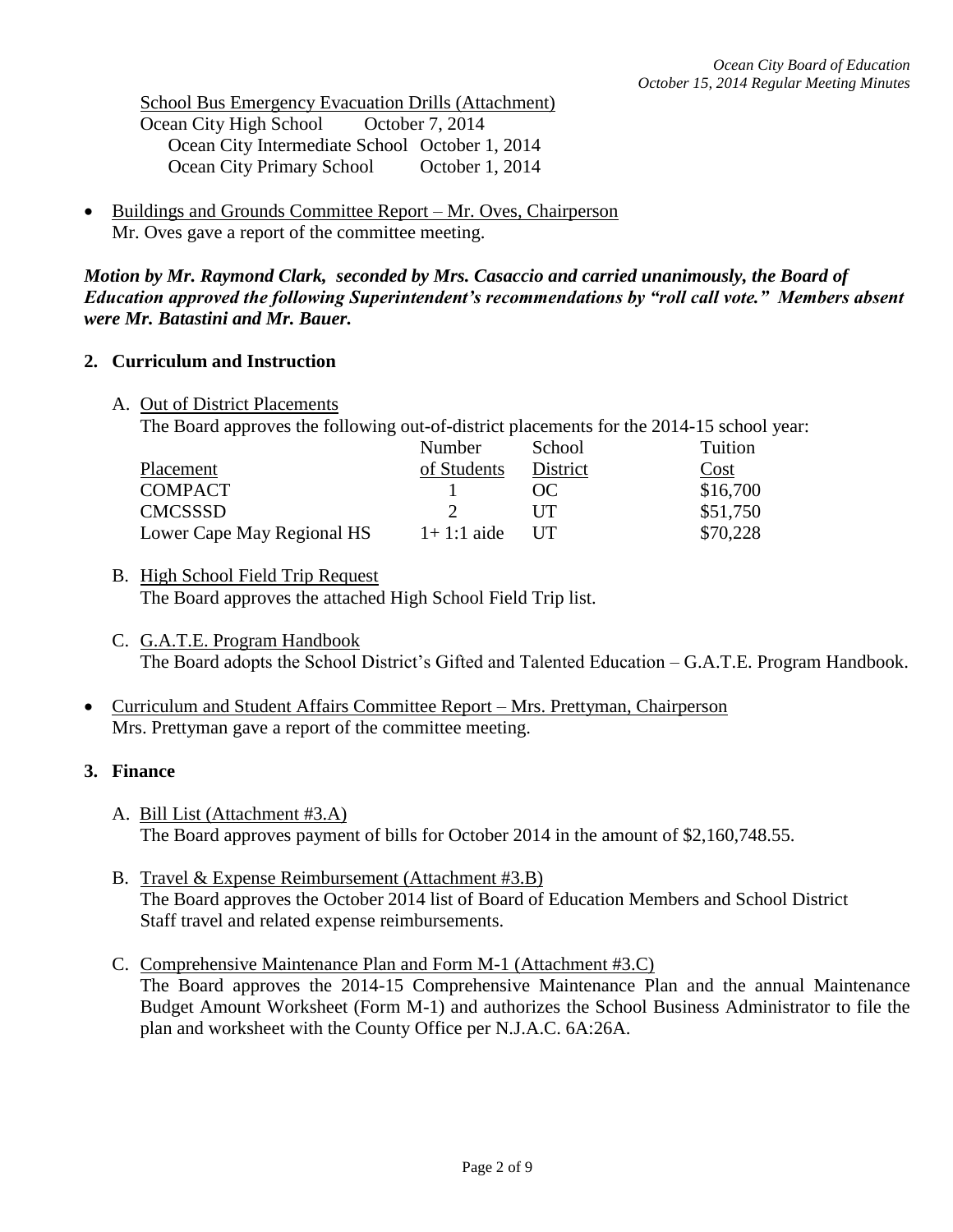D. Joint Transportation Agreement

The Board approves the 2014-2015 Joint Transportation Agreement with the Upper Township Board of Education. Ocean City (host) will transport one Upper Township (joiner) student, along with one Ocean City student, to Cape May County Technical High School on Route No. CMCTECH starting September 3, 2014 to June 30, 2015, at a joiner cost of \$1,800.

E. Quoted Transportation Contract

The Board approves the 2014-15 quoted transportation contract with Senior Transportation for transportation of two Ocean City resident students from Pleasantville to the Intermediate School in the amount of \$175 per diem beginning October 1, 2014 to on or before March 17, 2015 on Route No. PVLOCIS.

F. Homebound Instruction Services Contract\*

The Board approves Daytop Village of NJ to provide homebound instruction services, on an as needed basis for the 2014-15 school year, at the rate of \$120.00 per day.

G. Donation

The Board accepts a donation in the amount of \$1,000 from the Ocean City High School PTO in order to subsidize the cost of CPR/AED Certification cards for all employees in the High School building.

\*This professional service appointment is recommended for approval as an authorized exception to the Public School Contracts Law (N.J.A.C. 6:20-8.1 through 6:20-8.7 and N.J.S.A. 18A: 18A-1, et seq.) competitive bidding requirements.

- **4. Personnel** (All motions are upon Superintendent's recommendation:)
	- A. Collective Negotiation Agreement (Attachment #4.A) The Board accepts the attached Ocean City Education Association Collective Negotiation Agreement and authorizes the signatures on behalf of the Board.
	- B. Substitutes (Attachment #4.B) The Board approves the attached criminal history approved/HIB trained substitutes for the 2014-15 school year.
	- C. High School Extension Program Teacher and Stipend The Board approves Robert Citta, High School Extension Program Teacher of Science for the 2014-15 school year, at a stipend of \$30 per hour, not to exceed 2.25 hours per week.
	- D. New Employment Interim School Business Administrator/Board Secretary The Board ratifies the employment of Mark Ritter, Interim School Business Administrator/Board Secretary, effective October 7, 2014 through on or before June 30, 2015, at \$450 per diem for 3-5 days per week on an as needed basis, with an additional \$75.00 per hour for evening meetings other than regular School Board meetings.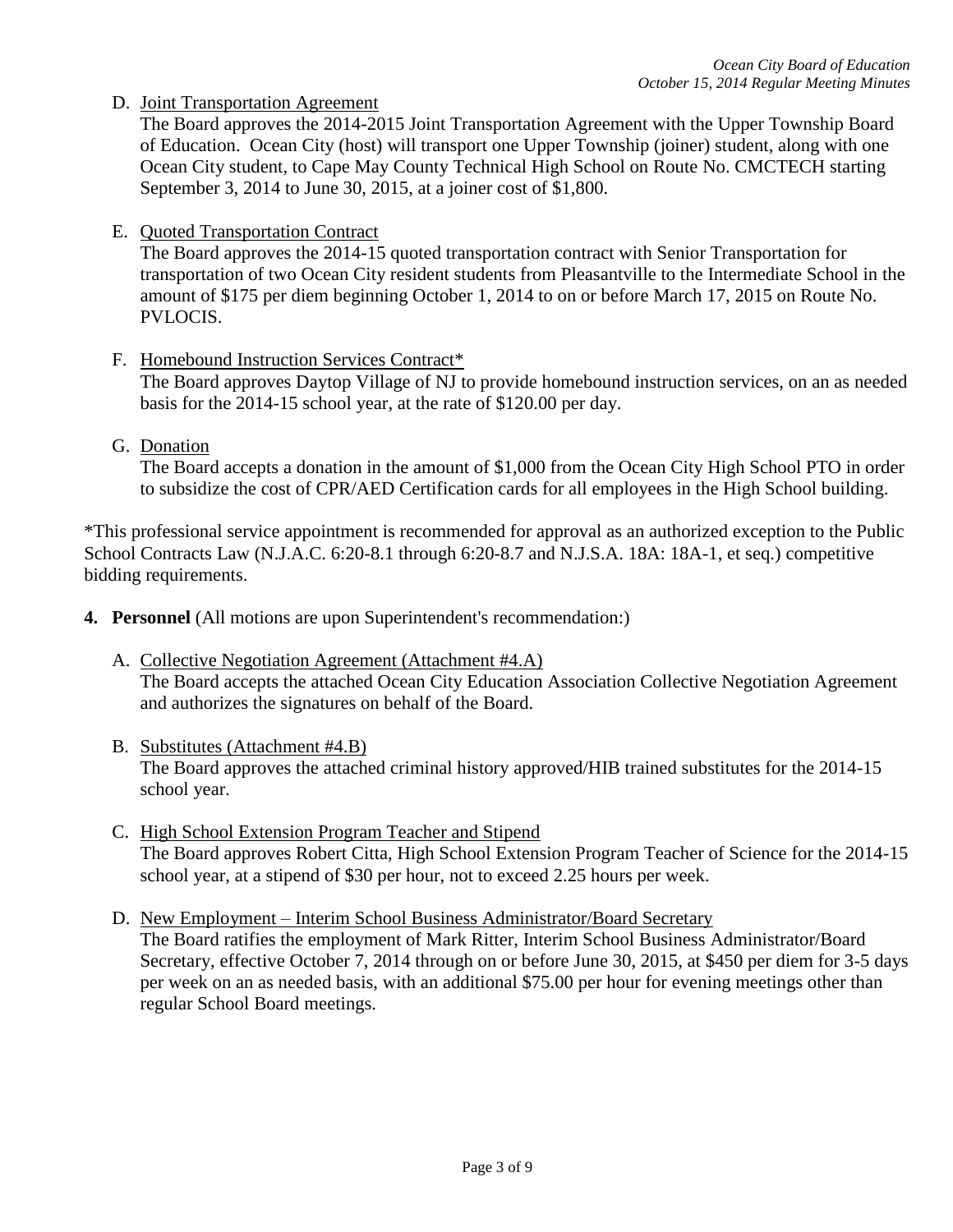E. Resolution Appointing Mark Ritter, Interim Business Administrator, as the Qualified Purchasing Agent (Attachment #4.E)

The Board approves the resolution appointing Mark Ritter, Interim Business Administrator, as the Ocean City Board of Education Qualified Purchasing Agent October 7, 2014 through on or before June 30, 2015 in accordance with the provisions of N.J.S.A. 18A-1 et. seq.

- F. Revised Leave of Absence District Certificated Staff (Attachment #4.F) The Board approves employee #0906, a revised paid leave of absence, effective September 2, 2014 through January 2, 2015, with an expected return date of January 5, 2015.
- G. Revised Leave of Absence High School Supportive Staff (Attachment #4.G) The Board approves employee #2100, a revised unpaid FMLA leave of absence, effective,  $\frac{1}{2}$  day on August 28, 2014 through September 26, 2014, and an unpaid leave of absence, effective September 29, 2014 through November 14, 2014.
- H. Leaves of Absence High School Certificated Staff (Attachment #4.H) The Board approves the following High School Certificated Staff leaves of absence: Employee #0512, a paid leave of absence, effective September 4, 2014 and September 5, 2014.

Employee #2499, a paid leave of absence, effective December 22, 2014 through March 6, 2015, and an unpaid FMLA/NJFLA leave of absence, effective March 9, 2015 through June 5, 2015, along with an unpaid leave of absence effective June 8, 2015 through June 30, 2015.

- I. Short-Term Leave Replacement High School Certificated Staff The Board approves Maureen Popp, High School short-term leave replacement Teacher of Family and Consumer Science, effective November 3, 2014 through December 12, 2014, at \$160 per diem.
- M. Leave of Absence Non-Affiliated Staff (Attachment #4.M) The Board approves employee #1898, a paid leave of absence effective October 14, 2014 through January 4, 2015, with an expected return date of January 5, 2015.
- Negotiations Committee Report Mr. Bauer, Chairperson No report.

# **5. Policy**

A. Policies – 1st Reading

The Board approves the following replacements, additions and or deletions to the Board Policy and/or Regulation Manuals.

- 1. New Policies
	- a. 5339 Screening for Dyslexia (M)
	- b. 5756 Transgender Students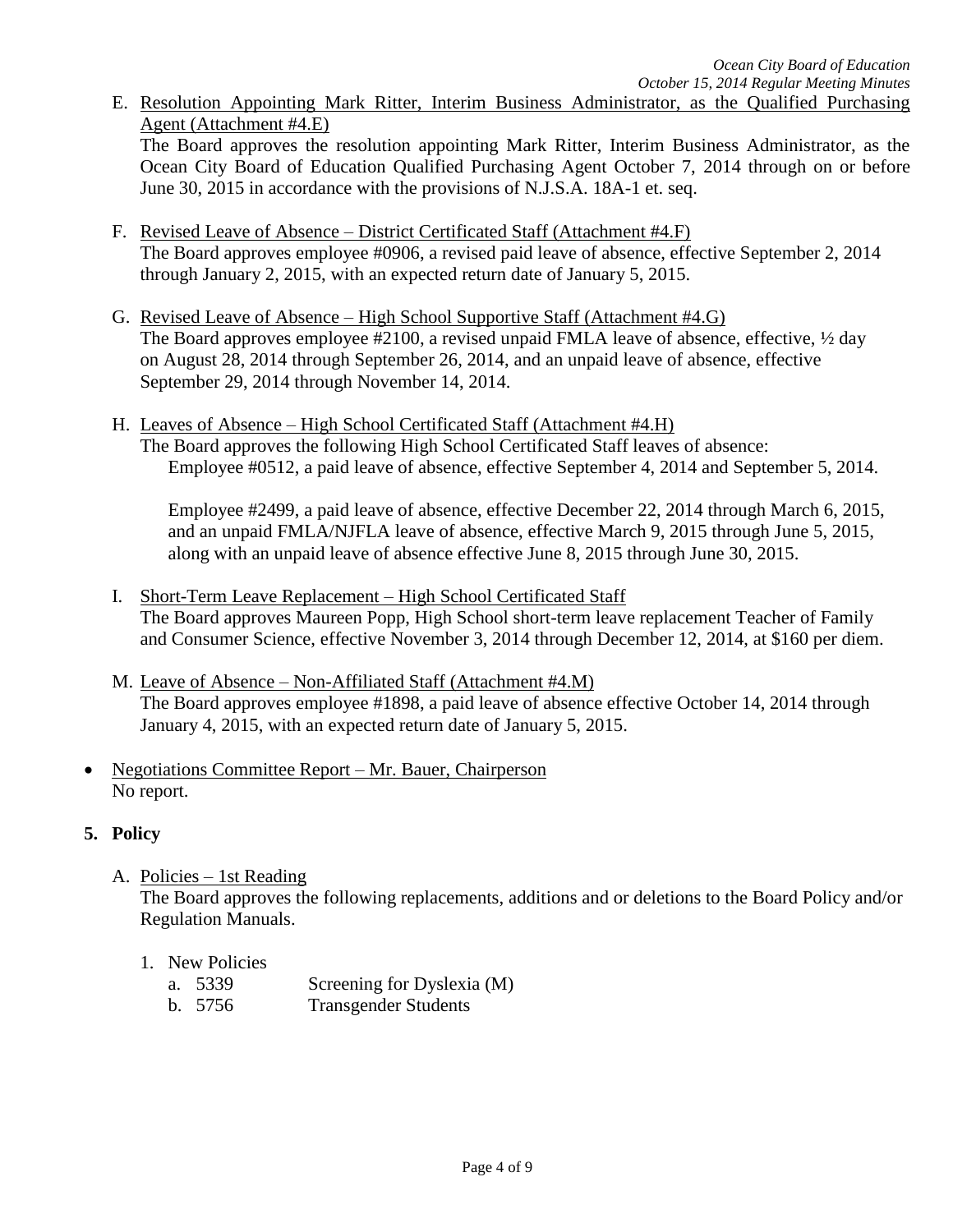- 2. Revised Policies
	- a. 5200 Attendance (M)
	- b. 5305 Health Services Personnel
	- c. 5308 Student Health Records (M)
	- d. 5310 Health Services
- 3. Revised Regulation
	- R 5200 Attendance (M)

### B. QSAC Statement of Assurance

The Board approves the accuracy and submission of the attached New Jersey Quality Single Accountability Continuum (QSAC) Statement of Assurance (SOA) for the 2014-15 school year for the following categories to the New Jersey Department of Education:

- 1. Instruction and Program 100%
- 2. Fiscal Management 100%
- 3. Governance 100%
- 4. Operations 100%
- 5. Personnel 100%
- Policy Committee Report Mrs. McAlister, Chairperson Mrs. McAlister gave a report of the committee meeting.

### **6. Public Relations**

• Public Relations Committee Report – Mr. Raymond Clark, Chairperson No report.

*Motion by Mrs. McAlister, seconded by Ms. Gallelli-Keyes and carried unanimously, except where noted below, the Board of Education (Ocean City Representatives) approved the following Superintendent's recommendations by "roll call vote." Members absent were Mr. Batastini and Mr. Bauer.*

### **1. Buildings and Grounds**

A. Use of Facilities **(Ocean City Representatives Only)** The Board approves the following requests for the use of the High School and Primary School:

#### High School

| Requested By: | <b>Shiloh Baptist Church</b>           |
|---------------|----------------------------------------|
| Use:          | <b>Cooking for Block Party</b>         |
| Date/Times:   | October 10, 2014 (Fri), 5:00PM-10:00PM |
| Rooms:        | Kitchen                                |
| Fee:          | \$150.00                               |
|               |                                        |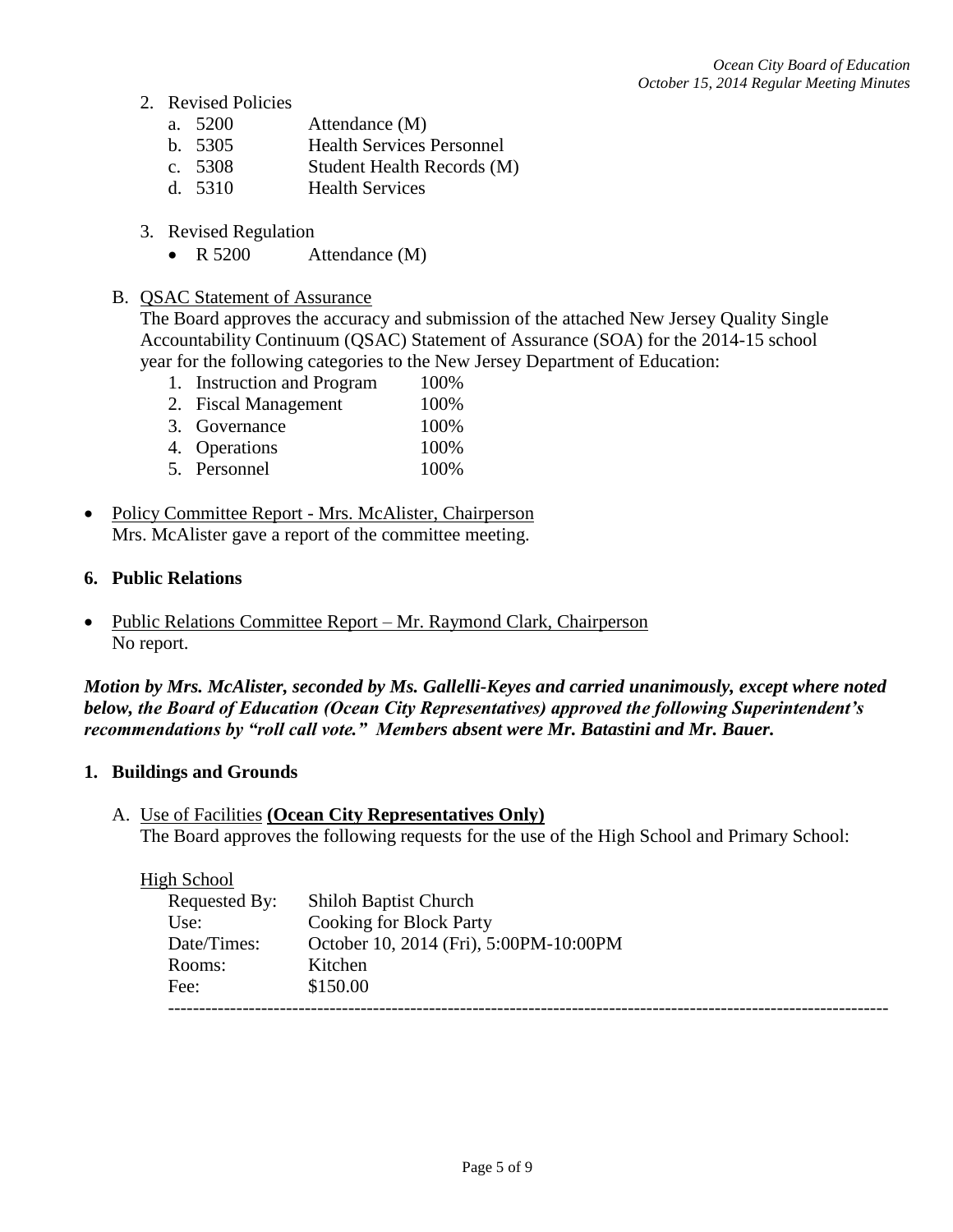| Requested By: | Ocean City Junior Wrestling Club                             |
|---------------|--------------------------------------------------------------|
| Use:          | <b>Wrestling Practice</b>                                    |
| Dates/Times:  | November 10, 2014 – March 5, 2015 (Mon-Thurs), 6:00PM-8:00PM |
| Rooms:        | <b>Wrestling Room</b>                                        |
| Fee:          | No charge                                                    |

#### **Motion carried with the following vote to abstain: Mr. Oves.**

| Requested By:<br>Use:<br>Date/Times:<br>Rooms:<br>Fee: | MAC/City of OC/Ocean City Police Department<br>Friday with Friends<br>December 5, 2014 (Fri), 7:00PM-10:00PM<br>Main Gym and Auxiliary Gym<br>No charge |
|--------------------------------------------------------|---------------------------------------------------------------------------------------------------------------------------------------------------------|
|                                                        |                                                                                                                                                         |
| Requested By:                                          | <b>First Night Ocean City</b>                                                                                                                           |
| Use:                                                   | New Year's Celebration                                                                                                                                  |
| Date/Times:                                            | December 31, 2014 (Wed), 2:00PM-Midnight                                                                                                                |
| Rooms:                                                 | Community Room, Auditorium, Main Gym, Auxiliary Gym, Cafeteria and<br>Kitchen                                                                           |
| Fee:                                                   | No charge                                                                                                                                               |
| Requested By:                                          | <b>Starstruck Dance Academy</b>                                                                                                                         |
| Use:                                                   | Dance Recital                                                                                                                                           |
| Dates/Times:                                           | June 12, 2015 (Fri), 2:00PM-10:00PM, Rehearsal                                                                                                          |
|                                                        | June 13, 2015 (Sat), 11:00AM-7:00PM, Event                                                                                                              |
| Rooms:                                                 | Classrooms F105, F107 and Auditorium                                                                                                                    |
| Fee:                                                   | \$2,846.00                                                                                                                                              |

#### Primary School

| Requested By: | <b>First Night Ocean City</b>             |
|---------------|-------------------------------------------|
| Use:          | New Year's Celebration                    |
| Dates/Times:  | December 31, 2014 (Wed), 2:00PM-11:00PM   |
| Rooms:        | Multi-Purpose Room, Cafeteria and Kitchen |
| Fee:          | No charge                                 |

# **2. Curriculum and Instruction**

- D. Intermediate School Grant Application Submissions **(Ocean City Representatives Only)** The Board authorizes the Intermediate School's submission of two (2) grant applications to the Energy for the Arts Grants as follows. One grant would allow the Intermediate School Bank Program to purchase music and instrument lockers. The other grant would give the Intermediate Chorus the opportunity to perform at a Choral Festival in the surrounding area.
- E. Intermediate School Field Trip Request **(Ocean City Representatives Only)** The Board approves the attached Intermediate School Field Trip list.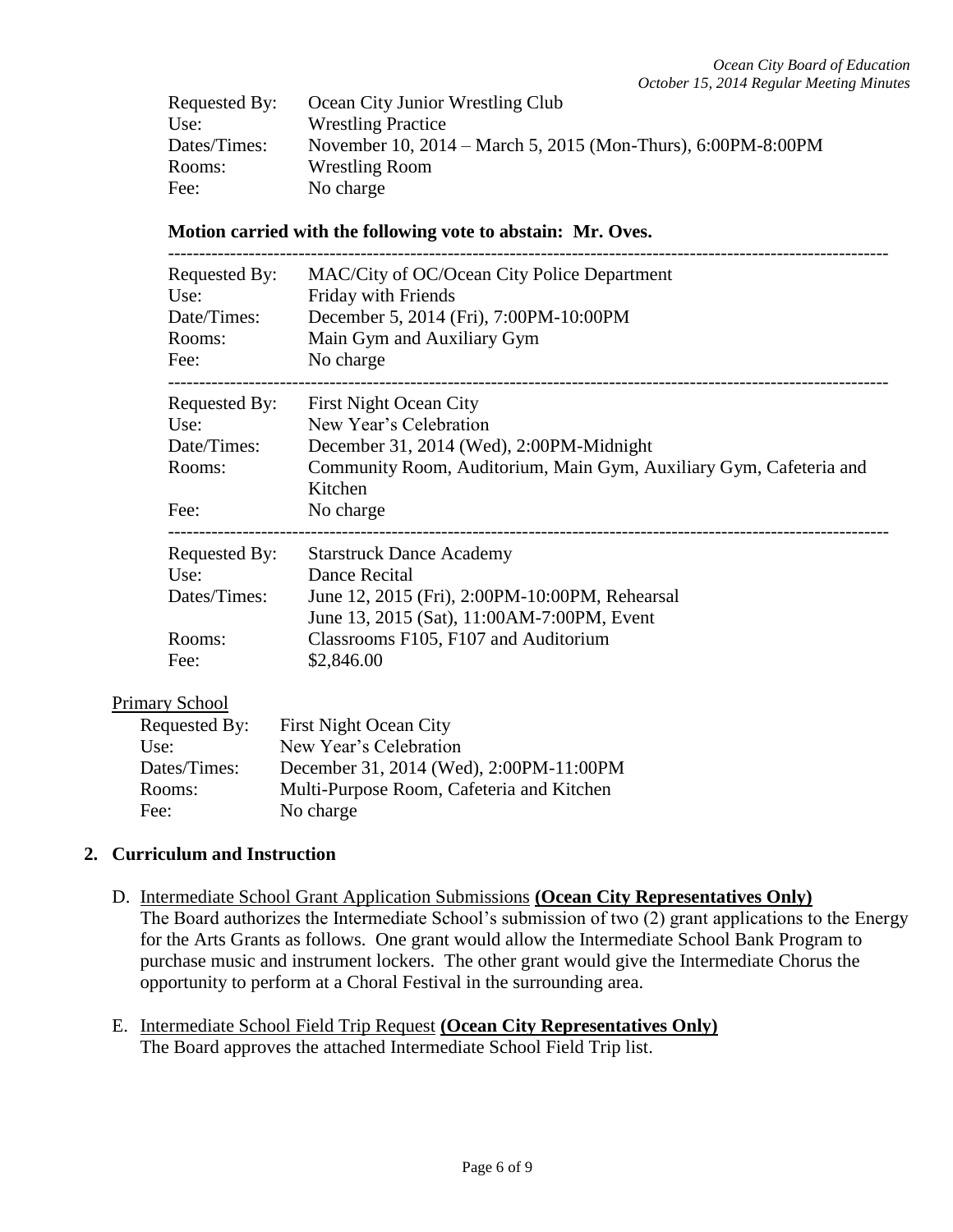# F. Research Project by Staff Member **(Ocean City Representatives Only)**

The Board approves a Primary School graduate program research project that will involve making video tapes of a teacher teaching lessons in order to improve the teacher's practice. This request is being made in accordance with Board Policy #3245, Research Projects by Staff Members.

# G. Ease Program and Title I Parent Meetings **(Ocean City Representatives Only)**

The Board approves the EASE Program for the Title I students in grades K-3. The Program will run from mid-October to April 2, 2015. The cost of the Program is for 6 teachers @ \$30/hour, not to exceed a total of \$17,820. All expenses will be paid for with Title I funding.

H. Primary School Field Trip Request **(Ocean City Representatives Only)** The Board approves the attached Primary School Field Trip list.

## I. After-School Theatre Camp **(Ocean City Representatives Only)** The Board approves an after-school Theatre Camp for grades 2-3-4-5, each grade is one week. Additionally, the Board approves one to two (depending on enrollment) site monitors for the Theatre Camp for 5-7 hours per week @ a rate of \$30/hr, for a total not to exceed \$1,680.00. The Theatre Camp is being funded by the Sea Isle City School District and the Site Monitors are being funded by Ocean City School District.

J. Harassment, Intimidation, and Bullying (HIB) Case Finding **(Ocean City Representatives Only)** The Board adopts and approves the attached Harassment, Intimidation and Bullying (HIB) Case Finding as reported.

## **3. Finance**

- H. Donation **(Ocean City Representatives Only)** The Board accepts a donation of \$642.31 from the Ocean City PTA to purchase 3 book bins for the Ocean City Primary School.
- **4. Personnel** (All motions are upon Superintendent's recommendation:)
	- J. Revised Certificated Staff Resignation **(Ocean City Representatives Only)** The Board approves the revised resignation date for Kendra Allegretto, English as a Second Language teacher from October 24, 2014 to on or before November 21, 2014.
	- K. Primary School Co-Curricular Sponsors and Stipends **(Ocean City Representatives Only)** The Board approves the following Primary School newspaper sponsors for the 2014-15 school year: Randall Howell, co-sponsor, ½ of tier 1, \$899 Mary Frances Riley, co-sponsor, ½ of tier 1, \$899
	- L. Primary School EASE Program Teachers and Stipends (Attachment #4.L) **(Ocean City Representatives Only)**

The Board approves the attached Primary School EASE Program teachers at a stipend of \$30 per hour. Program is funded by Title 1 – No Child Left Behind (NCLB), total program not to exceed \$17,820.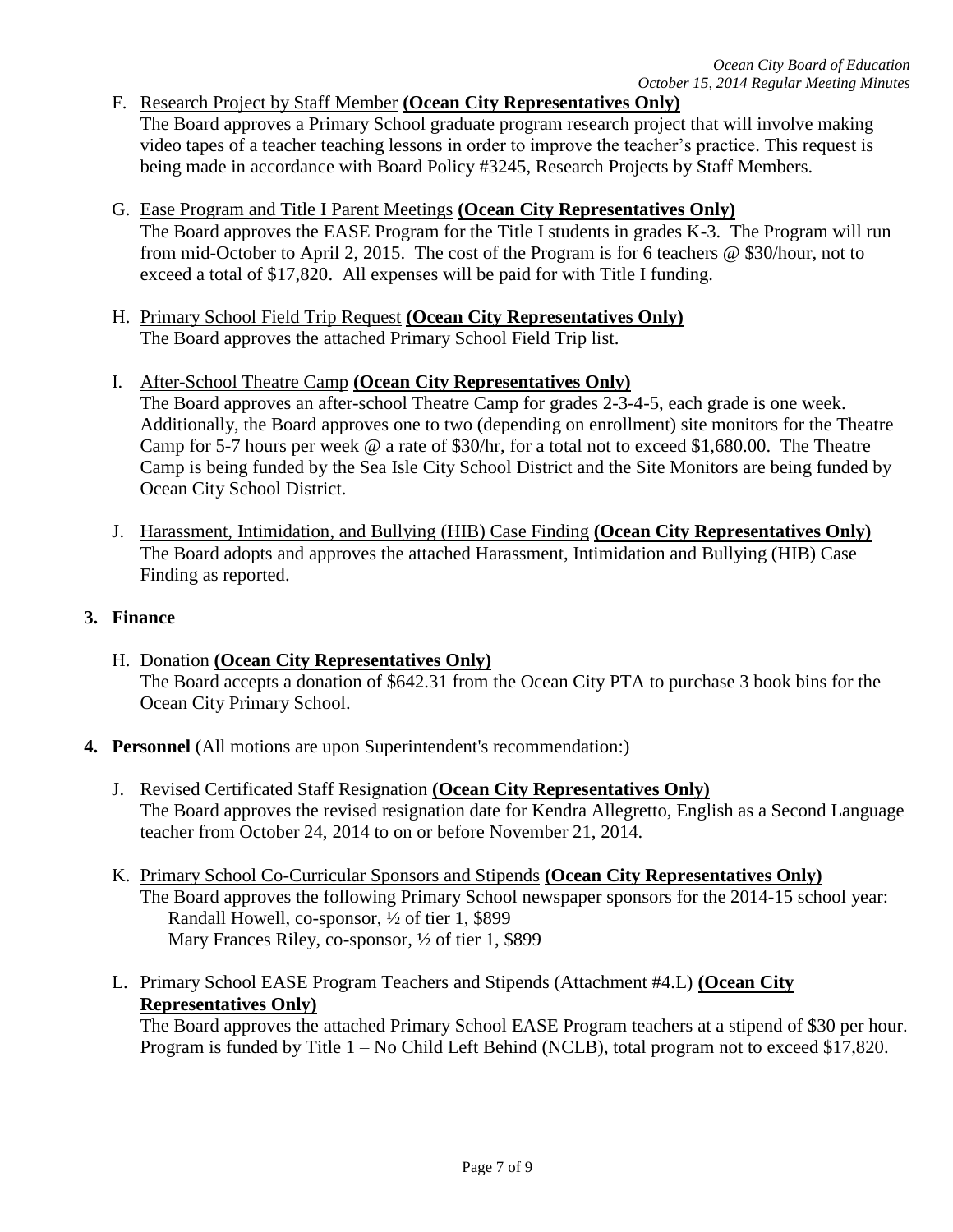# **6. Public Relations**

#### A. Athletic Logos **(Ocean City Representatives Only)**

The Board approves the attached Ocean City Primary and Intermediate Schools' Athletic Logos.

#### **APROVAL OF MINUTES:**

Motion by Mrs. McAlister, seconded by Mr. Holmes, the Board of Education approved the minutes of the following minutes as presented:

Regular Meeting and Executive Session – September 24, 2014.

# **Motion carried with the following vote to abstain: Mr. Raymond Clark and Mr. Holmes (abstained on Executive Session only).**

#### **UNFINISHED BUSINESS:**

There was no Unfinished Business.

#### **NEW BUSINESS:**

Dr. Taylor stated that the November 19th Regular Board meeting will be changed to November 12th.

#### **PUBLIC COMMENTS:**

There were no Public Comments.

#### **BOARD COMMENTS:**

Student Representatives comments included: Highlighted the Club Carnival, Spirit Week, Freshman Field Day, Movie under the Stars and the upcoming scholarship dinner.

Board comments included: Welcome to the Student Representatives and a thank you to Curt and Mikenzie.

#### **EXECUTIVE SESSION:**

Motion by Mr. Raymond Clark, seconded by Ms. Gallelli-Keyes and carried unanimously to adopt a resolution to go into Executive Session.

President Joseph Clark stated: WHEREAS, the Open Public Meetings Act authorizes Boards of Education to meet in executive session under certain circumstances,

WHEREAS, the Open Public Meetings Act requires the Board to adopt a resolution at a public meeting to go into private sessions; now therefore,

BE IT RESOLVED by the Ocean City Board of Education, that it is necessary to meet in executive session to discuss certain items involving: Matters concerning negotiations, and specifically: OCEA Negotiations; as well as Matters involving personnel issues, including but not limited to, the employment, appointment, termination of employment, terms and conditions of employment, evaluation of performance, promotion or discipline of any public officer or employee, and specifically: Personnel matter.